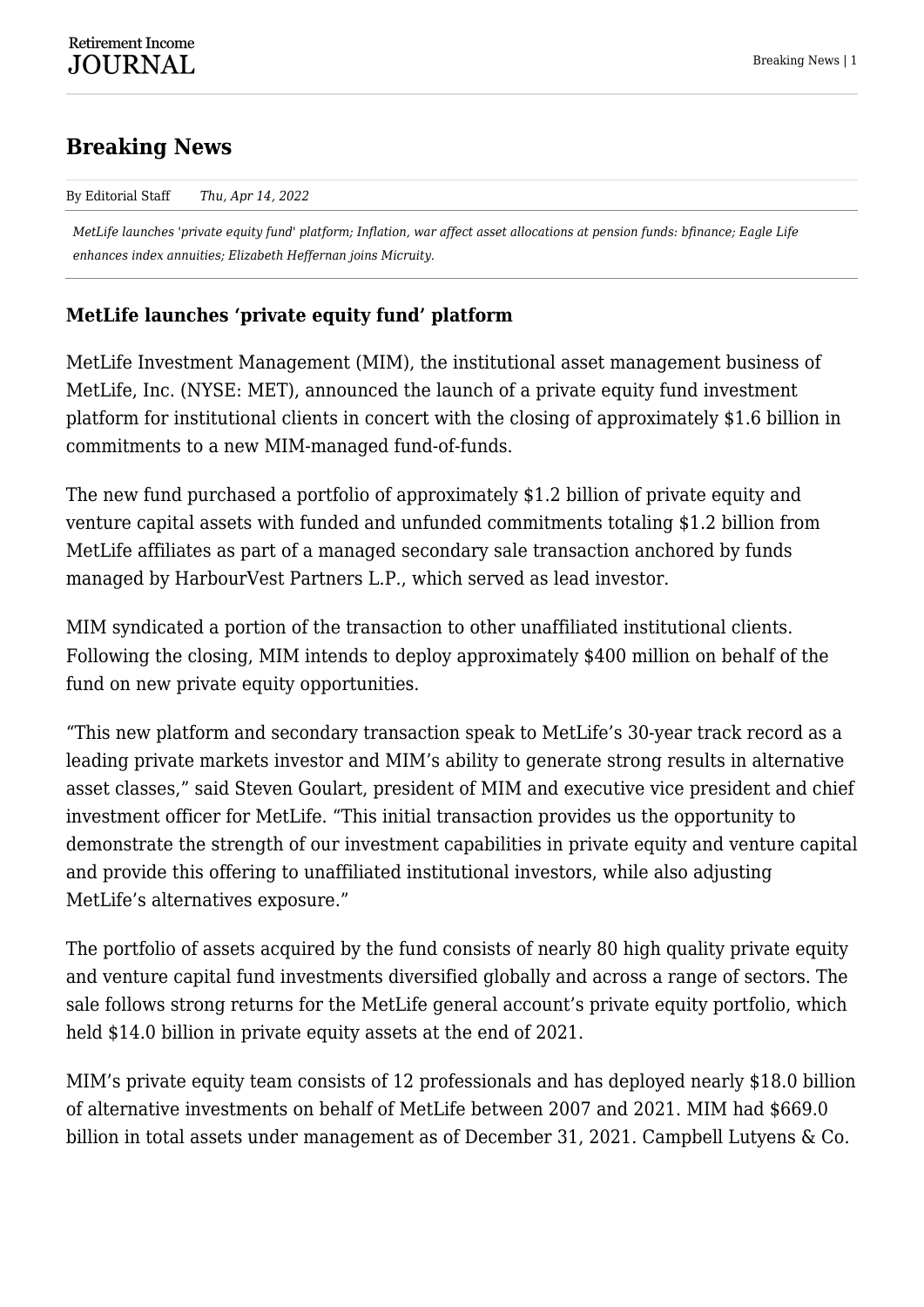served as advisor to MetLife for this transaction.

S investors nationwide ages 45–75 from February 17 – February 28. 2022. The survey included 317 respondents with employer-provided defined contribution retirement plans.

### **Inflation, war affect asset allocations at pension funds: bfinance**

Some 84% of respondents at 162 pension funds are at least moderately concerned inflation will erode their ability to reach their investment objectives, and 48% plan to increase the inflation sensitivity of their portfolio in 2022, according to an IPE.com report on a poll by investment consultancy **[bfinance](https://www.bfinance.com/)**.

Pension funds plan to hedge inflation by increasing exposure to infrastructure, private debt and real estate, the research found. Private debt (39%) and real estate (36%) were highly popular. Alternatives were a more popular inflation hedge than equities (18%) or inflationlinked bonds (12%).

"These asset allocation changes represent a continuation of longer-term shifts in favor of illiquid strategies and real assets," said a bfinance spokesperson. "Investors' concerns about inflation and rising rates are giving greater impetus to these trends."

Only 8% of respondents plan to increase exposure to commodities as an inflation hedge. Only 9% of pension funds indicated they had increased exposure to commodities over the past 12 months. Half of the pension funds surveyed were from Europe, with the rest from North America, Asia Pacific and the Middle East & Africa.

Four in 10 pension funds said that Russia's invasion of Ukraine and other recent geopolitical developments will or already have changed their ESG approach, either in-house or via changes made by their external asset manager partners.

Others said the conflict had not itself affected what they are doing, but it reinforced the need for a sophisticated ESG approach. "Emerging market country exposures, controversial weapons and fossil fuel firms are coming under particular scrutiny," bfinance's Kathryn Saklatvala said.

A Dutch pension fund told bfinance that the war in Ukraine caused it to rethink its weapons exclusion list, saying: "We will also place more scrutiny on role of state-owned companies and companies that otherwise act as extensions of the state, where the state was blacklisted under our ESG policy, even though Russia wasn't blacklisted under our criteria prior to the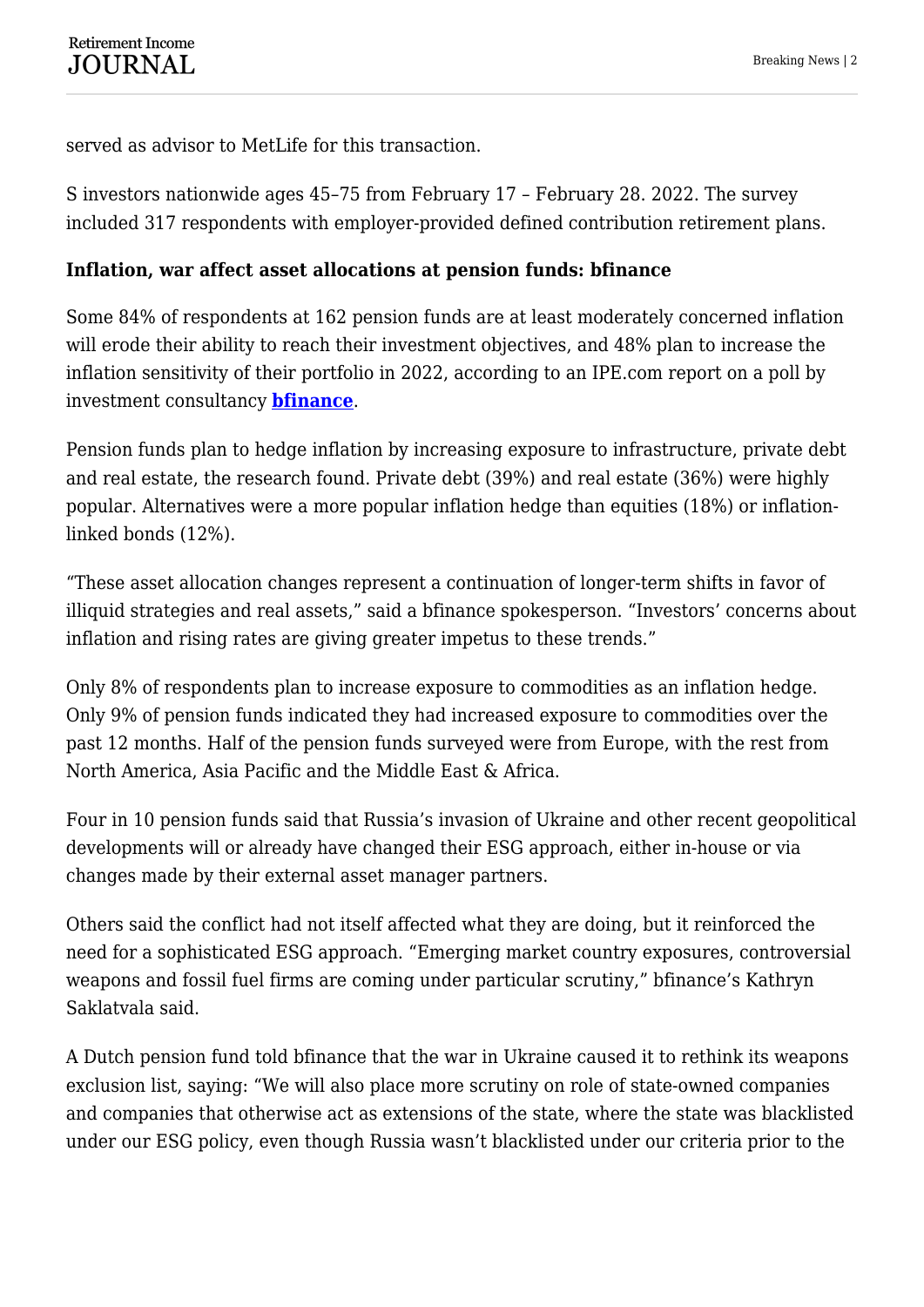invasion."

# **Eagle Life enhances index annuities**

Eagle Life Insurance Co., a subsidiary of American Equity Investment Life, has announced enhancements to Select Focus Series and Eagle Select Income Focus fixed index annuities.

Those products will gain two new index options and a Performance Rate Rider, adding to existing index options: the S&P 500 Index and the S&P 500 Dividend Aristocrats Daily Risk Control 5% Excess Return Index. The new options are:

**Franklin Global Trends Index.** This multi-asset index adds a global option to the Eagle Life portfolio. Comprised of both national and global asset classes, it "dynamically allocates across 10 global asset classes," including equities, fixed income and alternatives.

**Invesco Dynamic Growth Index.** This index combines US equities and bonds, matching allocation strategies to one of four economic cycles — recovery, expansion, slowdown or contraction. It addresses risk by monitoring market performance and making intra-day allocation adjustments as needed.

**Performance Rate Rider.** This optional rider allows contract owners to increase participation rates on the annuity's crediting strategy, which could potentially boost the amount of interest credited to it. The cost for applying the PRR to selected crediting strategies will not change for the length of the annuity's surrender charge period.

# **Elizabeth Heffernan joins Micruity**

Micruity Inc., has appointed Elizabeth Heffernan as Head of Partnerships and Consulting Strategy. A long-time Fidelity executive, she will "work closely with Micruity platform partners to optimize their product design for the data-connectivity of the Micruity annuity ecosystem," according to a release this week.

Heffernan spent 24 years at Fidelity Investments in a variety of roles including marketing, sales and product, most recently working Investment Strategies. She also spent two years as the Managing Director of Business Development with Hueler Companies.

Elizabeth has spent the last 14 years working closely with asset managers and insurers on the design and connectivity of income products to the record keeping system, including significant work with Plan Sponsors and Participants to understand their goals and objectives in the Retirement Income space.